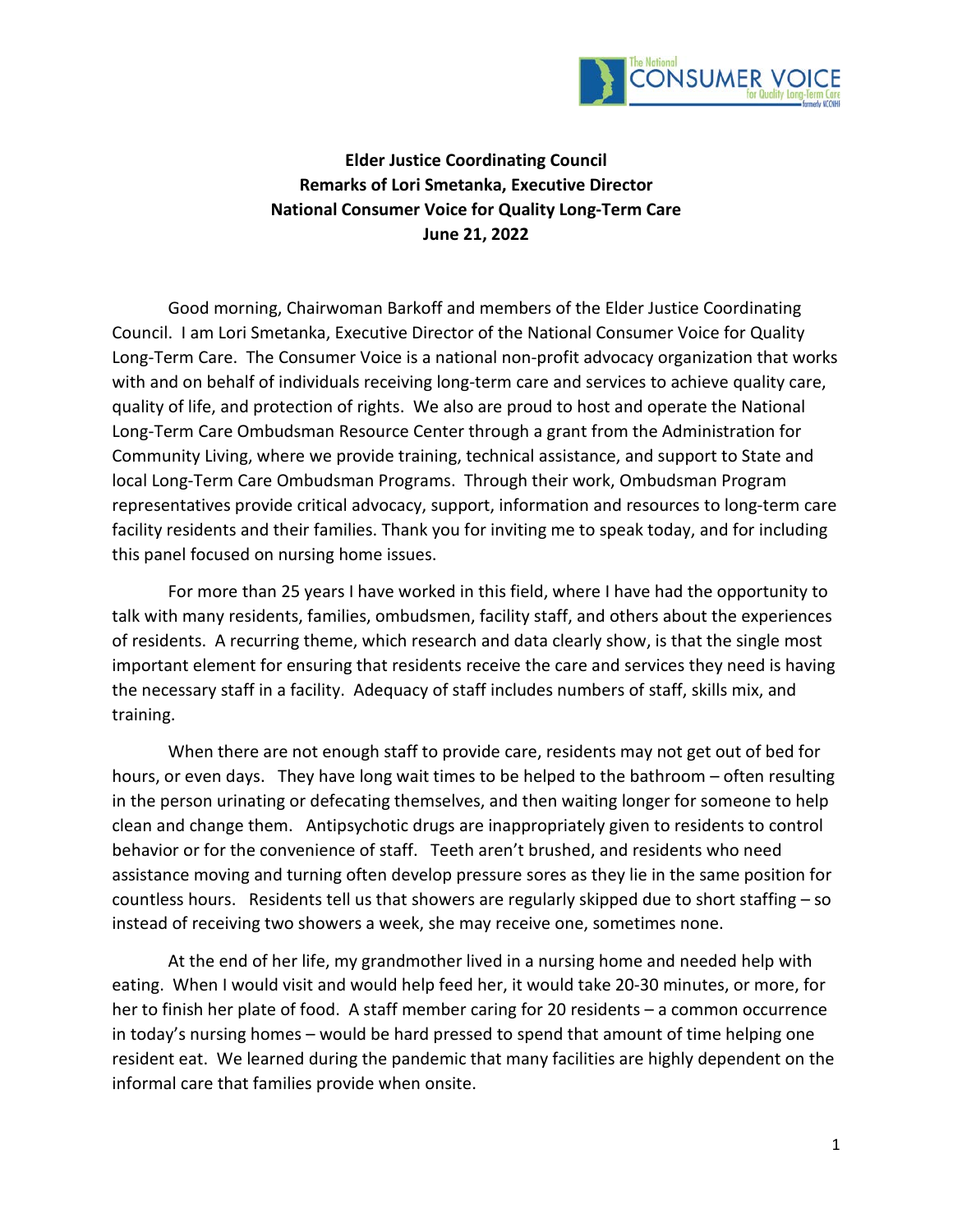

Short staffing also puts great stress on the staff themselves, who are at increased risk of injury, and often have to make the difficult choice of deciding which residents to assist and what kinds of assistance they can provide. Short-cuts get taken and mistakes are more frequently made. Staff also don't have the opportunity to connect on a personal level with the residents, because they are rushing to get on to the next task.

The critical shortage in staffing that currently exists in many areas today is part of a longer, systemic problem. Low wages and benefits, poor working conditions, and inadequate training and support are some of the factors that lead to high turnover and difficulty attracting new workers into this field.

We cannot allow this broken system to continue. Immediate changes need to be made that include minimum requirements for staffing and increased accountability and transparency for facilities – both to meet quality standards and to account for the use of public dollars. We commend the Biden Administration for the bold set of reforms proposed in late February that would begin to address these issues and we support their implementation.

Despite well-established research showing that nursing homes with higher averages of nursing care per day have higher overall ratings, better health inspection ratings, and fewer instances of abuse, we continue to have weak federal policies around nursing home staffing. Facilities are required to have "sufficient staff" – a standard that is vague, subjective, and difficult to measure. As average daily staffing decreases, so does a facility's overall rating and performance in health inspections, and instances of abuse rise.

In the nursing home reforms proposed by the Biden Administration on February 28, 2022, a key element is the creation of a federal minimum staffing standard, based on the findings of a new study being commissioned. Any staffing standard must include a baseline, or minimum, below which a facility cannot go, and must also include adjustments for resident acuity to assure higher staffing levels when residents have higher care needs.

Facilities must also be held accountable for meeting minimum quality standards. Penalties for not complying must be meaningful and appropriate for deficiencies cited; and we cannot allow chronic bad actors to continue owning and operating facilities. There could and should be better federal agency coordination around facility and corporate monitoring, data sharing and analysis, and referrals of cases and complaints. Increased collaboration, including among agencies on this Council and the programs you oversee, would leverage the power and resources of the federal government to both systemically and individually address bad actors in the system, and would improve conditions for residents.

Additionally, we must insist on greater transparency and accountability for the billions of dollars of public funds nursing homes receive. The nursing home industry claims that it does not receive enough money to hire the necessary staff, nor to provide high-quality care to which residents are entitled. The truth, however, is that shell games such as submission of incomplete and inaccurate cost reports, and strategies such as the use of related-party